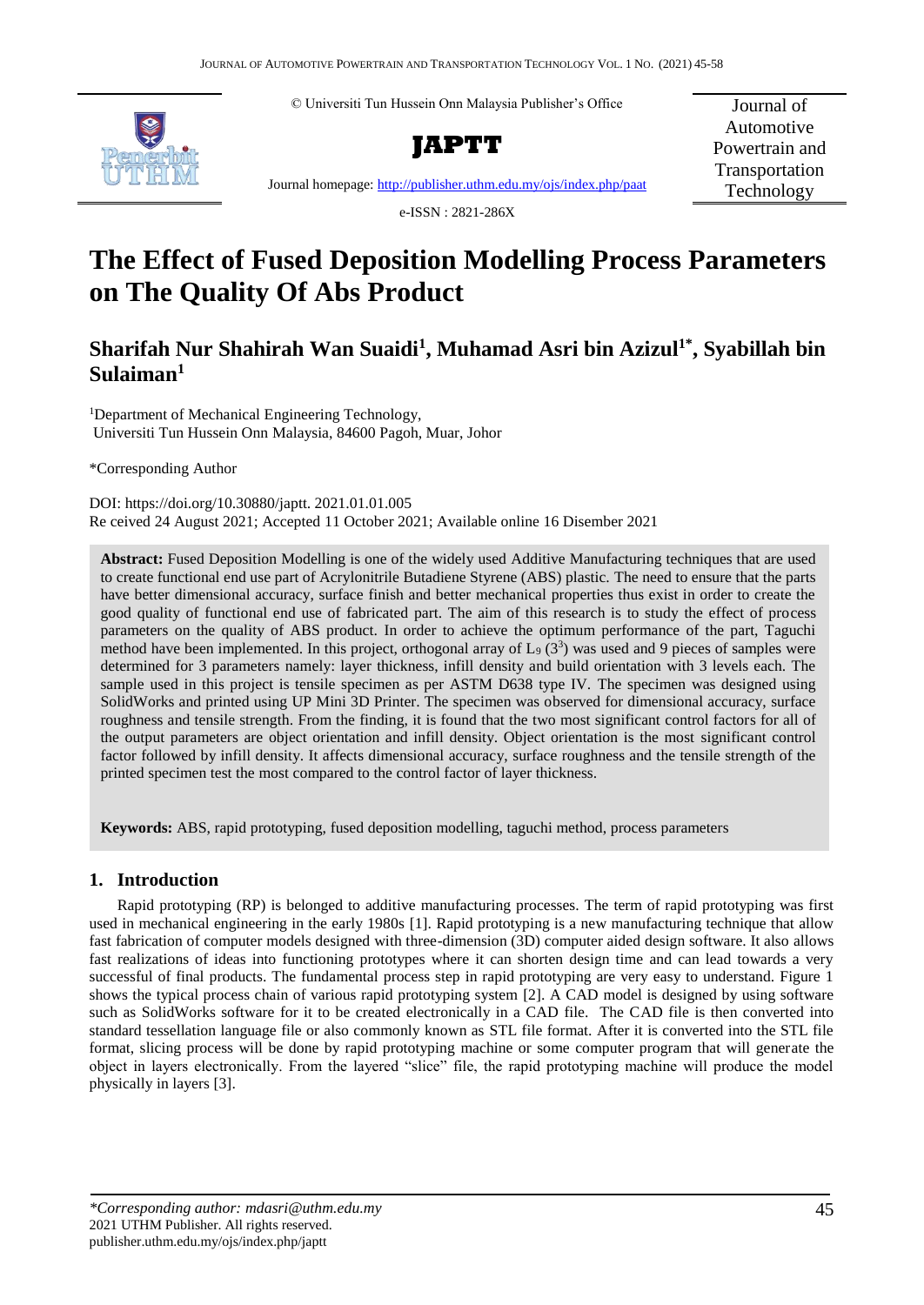

**Fig. 1 - Fundamental Process of RP [3]**

# **2. Literature Review**

In FDM technology, by heating the thermoplastic material to a semi-liquid state, the part is built layer by layer according to the computer-controlled paths. Support structure may be generated during printing process if required [4]. By referring to Figure 2, small flattened strings of molten material are extruded to form layers to produce the model or part. The materials usually harden immediately after extrusion from nozzle. Materials filaments are fed to the print head from the 3D printer's material bay. The print head moves in X and Y coordinate. The material is deposited to complete each layer before the base moves down the Z axis and begin the next layer. When the part is completely built, the support material is breaks away [5].



**Fig. 2 - Principle of FDM process [5]**

FDM can be categorized into three basic steps which is pre-processing, production and post-processing. The first step is pre-processing. In this step, a CAD model is constructed by using CAD software and then converted into STL file format. The second step is production. In production, the FDM machine will process the .STL file by creating sliced layers of the models to automatically prints the model layer by layer until completion of the model. The final step is post-processing. The model and any supports are removed by washing or stripping it away. Lastly the surface of the model will be cleaned [6].

In FDM process, there are basically two types of material usually used which are Acrylonitrile Butadiene Styrene (ABS) and Polylactic acid (PLA). ABS and PLA material may seem similar but both materials do have differences [7]. ABS material is a sturdy and strong plastic with main substance is oil-based. This plastic is not easy to print as it has high melting point and it has tendency to warp during printing. Therefore, ABS need to be printed on a heated bed at temperature 80℃ and the standard temperature for printing is 230℃. As for the PLA materials, it is a biodegradable thermoplastic. Since it is biodegradable, it makes PLA as the most environmentally friendly solution in the domain of 3D printing [8]. PLA material is tough, but a little brittle once it has cooled down. The standard temperature for printing PLA material is around 180℃ to 220℃ and it can be printed without a heated bed. Even though it can be printed without heated bed, it is strongly suggested to heat the bed at 60 °C [9].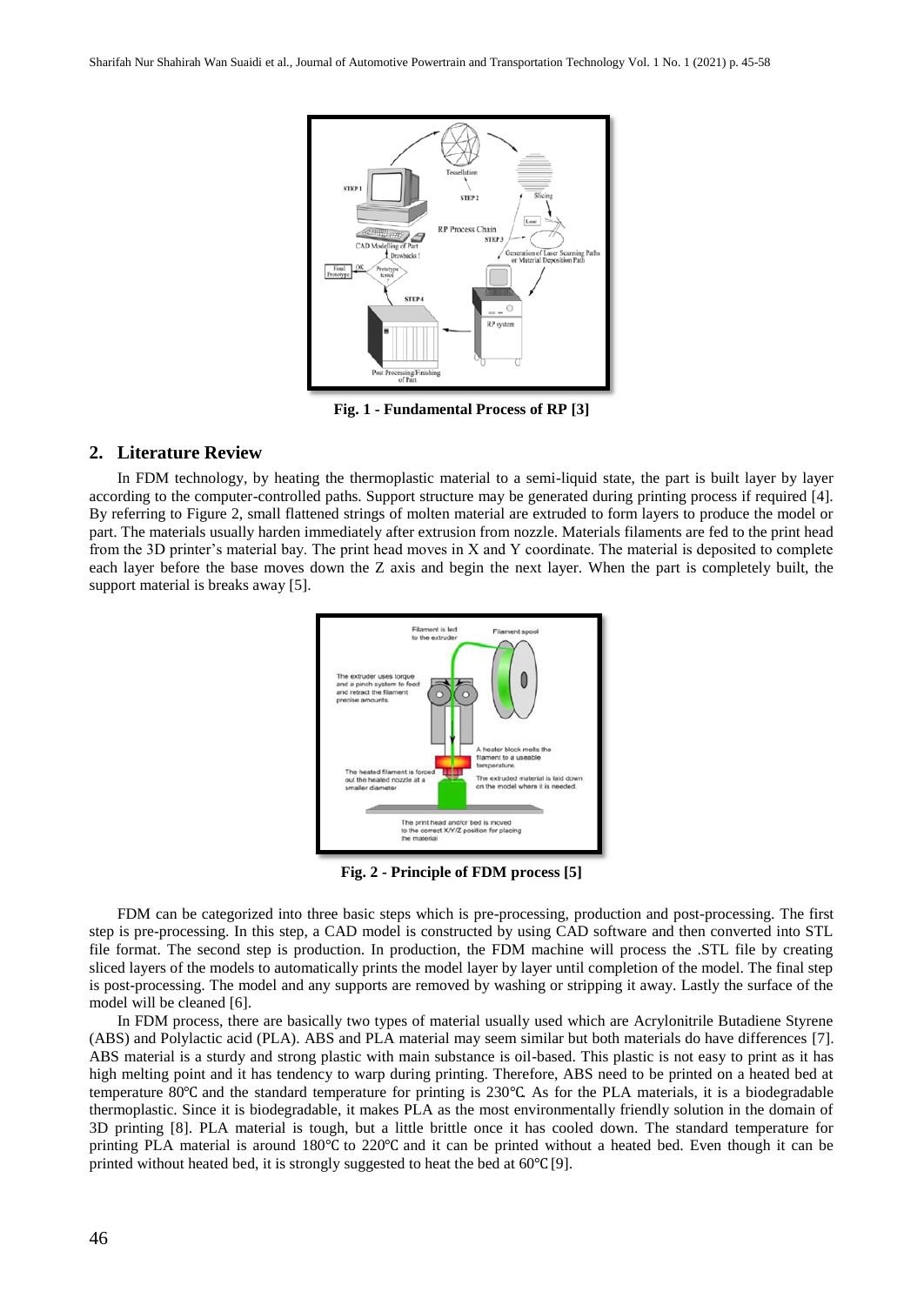FDM is a complex process that have much difficulty to determine the optimal parameters due to the large numbers of parameters that may influence the material properties and quality of the part produced [10]. In most 3D printer, the user used the default setting of printing process parameter provided by the manufacturer. Since there are several parameters that need to be considered before printing, the default values that has been set by the manufacturer do not guarantee quality of the printed part in term of its dimension error, surface quality or strength [11].

Figure 4 shows the fish bone diagram which gives an overview regarding the consideration that must be taken seriously to get the best quality and good mechanical properties of the printed part [12]. Based on the fish bone diagram, there are several working parameters which is air gap, raster angle, raster width, layer thickness, part fill style and contour width. Part build orientation is also one of the process parameters that need to be considered since each X, Y, and Z direction will highly affect the mechanical properties of the printed part. Apart from the mentioned parameters, there are also other parameters such as necking, shell, cusp height and speed of deposition [13].



**Fig. 3 - Fish Bone Diagram [13]**

Different process parameters give different effects on the part quality of FDM built part. Since there are always need to adjust parameters for most parts to balance the exchange between production time, surface finish and dimensional accuracy, there are still no best optimal conditions for all type parts and materials. In order to improve the part quality and mechanical properties for FDM built parts, it is required to know the relationship between material properties and process parameters [14]. There are basically three characteristics that are mostly considered in FDM built part which is dimensional accuracy, surface roughness and mechanical strength characteristics [7]. Dimensional accuracy and surface quality of a manufactured part remains main issue in the manufacturing engineering process [15]. Sudin, Shamsudin, & Abdullah (2016) pointed out that the need to have a very accurate parts or features that resembles as close as possible to the original design is important as it will influence how the product will be fully accepted and approved for distribution to the end users [16]. According to A. Kumar, Ohdar, & Mahapatra (2009) part orientation is the parameters that plays main role in obtaining the dimensional accuracy of the printed part. The orientation of part as should be as low as possible because the coefficient of accuracy increases with lower orientation [17].

Apart from getting accuracy, low orientations also can strengthen parts [17]. Surface roughness is considered as one of the most important characteristics in the FDM built parts and it is one big challenge for the researchers nowadays and they are currently looking for ways to produce product with less surface roughness [18]. Less surface roughness will benefit to the production of functional prototypes. Layer thickness and stair case effect are the disadvantages in layered manufacturing that can increase surface roughness of the prototypes [7]. The larger number of thickness result in non-smooth surface while the last picture shows that the smaller the number of thickness, the smoother the surface. According to Chacon & Caminero (2017) the strength of part fabricated by FDM process is depending on the bonding between the individual raster's [19]. Apart from that, it is also dependent on the orientation of the part. The density of the infill is also a main feature in determining the strength of built part. Moreover, the strength characteristics are also influenced by the type of fill used to fill the space of the part. It is related to the density of the part. Proper selection of process parameters are the main key of the success AM process [10].

#### **3. Methodology**

In this project, before the fabrication process begins, the CAD model of the specimen test was created by using SolidWorks 2017 software. The CAD model was first converted to STL file format before being import to UP Studio software. The software was used to make the selection variation of the processing parameter where each of the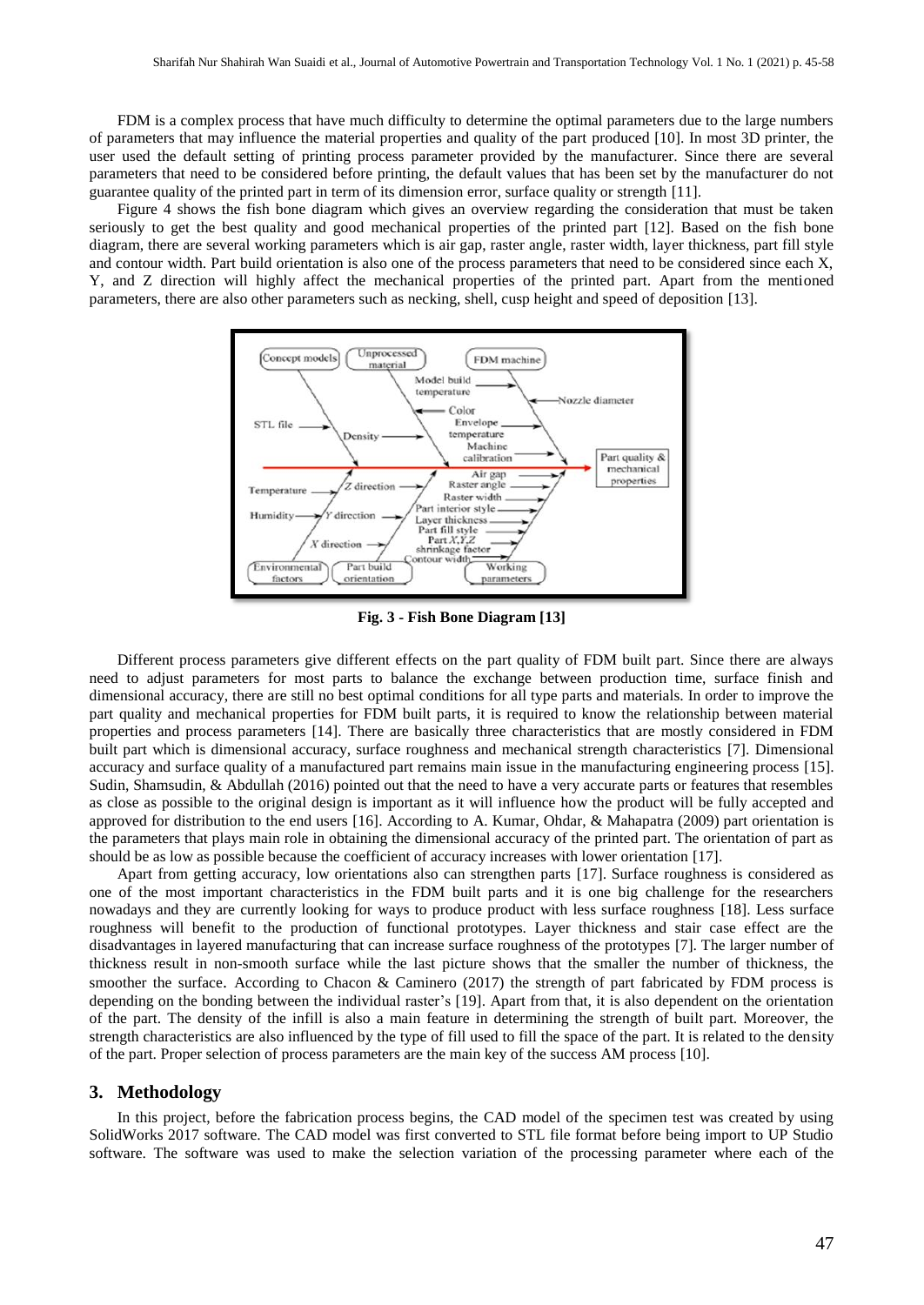specimen have different value of parameters. The fabrication of the specimen test was done by using UP Mini 3D printer as shown in Figure 4.



**Fig. 4 - UP Mini 3D Printer**

# **3.1 Experimental Plan**

The material that is used for fabrication of specimen test is ABS with filament diameter 1.75 mm. There are various choice of layer thickness and infill density for the printer, but there are only three level of each factor chosen that is considered in this project as shown in Table 1. As for the infill type, diamond type has been chosen for this testing. Therefore, each specimen test is having the same infill type.

| Factor                 | Level 1 | Level 2 | Level 3 |
|------------------------|---------|---------|---------|
| Object orientation     |         |         |         |
| Infill density $(\% )$ | 20      | 65      | 80      |
| Layer thickness (mm)   | 0.20    | 0.25    | 0.35    |

# **3.2 Specimen Test**

ASTM D638 type IV with overall length of 115 mm, overall width of 19 mm and 4 mm thickness is the most common standard used for tensile test. The geometry and dimensions of the specimen test were shown in Figure 5.



**Fig. 5 - CAD model of tensile specimen as per ASTM D638 type IV [20]**

#### **3.3 Experimental Design**

The Taguchi design of experiment was used in this study. It is used to estimate the chosen process parameters on the quality of ABS product in terms of dimension nal accuracy, surface roughness and also tensile strength of the specimen test. In this study, L9 orthogonal array which having 3 process parameters with 3 level each have been selected. The experimental design for this study is shown in Table 2.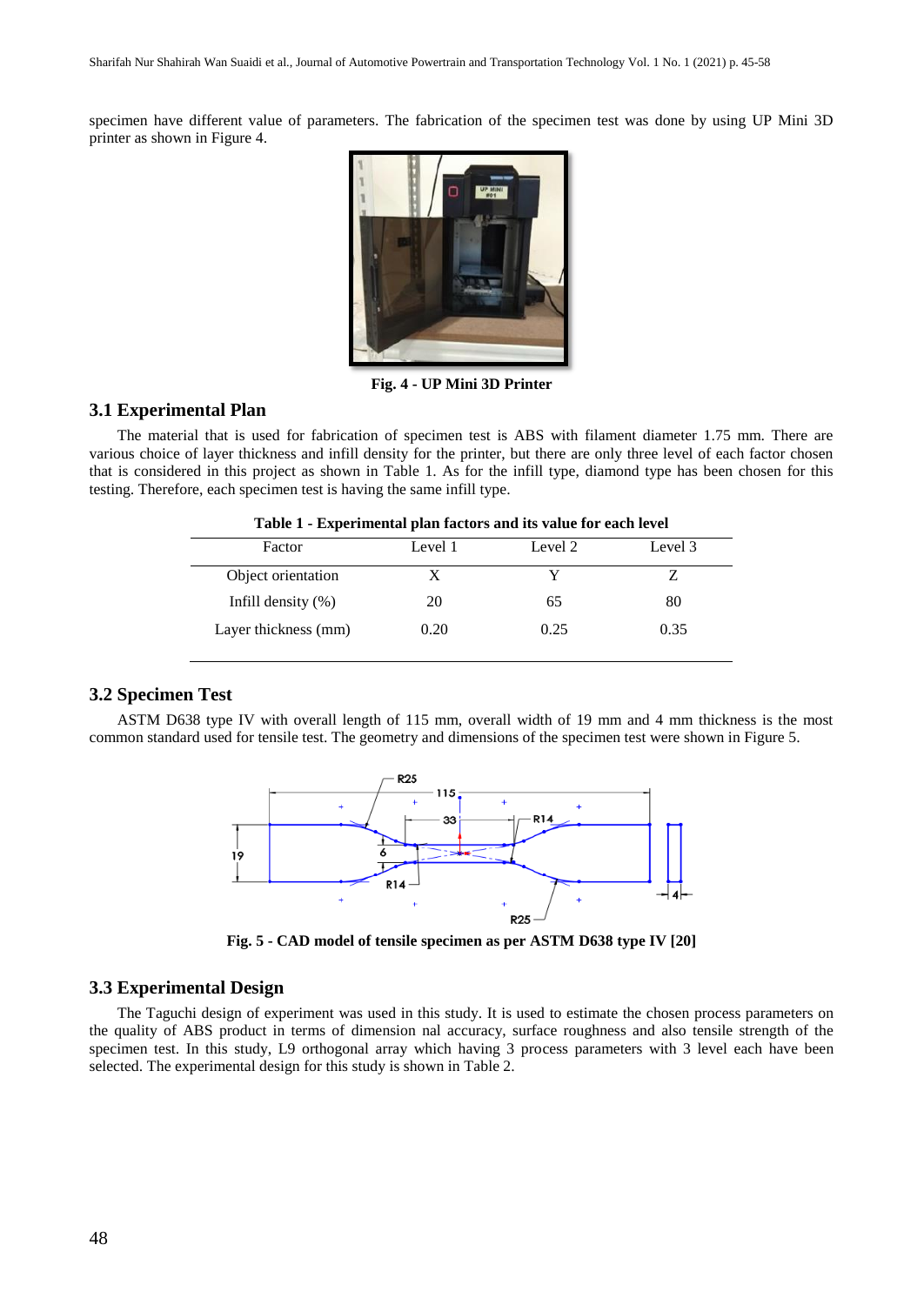|                | Levels      |                 |                |  |  |
|----------------|-------------|-----------------|----------------|--|--|
| No.            | Object      | Layer thickness | Infill density |  |  |
|                | orientation | (mm)            | (%)            |  |  |
| $\mathbf{1}$   | X           | 0.20            | 20             |  |  |
| $\overline{c}$ | X           | 0.25            | 65             |  |  |
| 3              | X           | 0.35            | 80             |  |  |
| $\overline{4}$ | Y           | 0.20            | 65             |  |  |
| 5              | Y           | 0.25            | 80             |  |  |
| 6              | Y           | 0.35            | 20             |  |  |
| 7              | Ζ           | 0.20            | 80             |  |  |
| 8              | Ζ           | 0.25            | 20             |  |  |
| 9              | Ζ           | 0.35            | 65             |  |  |

| Table 2 - Experimental design using orthogonal array |  |  |
|------------------------------------------------------|--|--|
|                                                      |  |  |

# **3.4 Dimensional Accuracy**

In this study, Mitutoyo Digimatic Caliper was used to measure the length of the specimen test and Mitutoyo Micrometer was used to measure the width (W), reduce section width (RSW) and also the thickness (T) of the specimen test. The micrometer used can measured up to 25 mm with a precision of 0.01 mm. The reading of each specimen test is taken 3 times and then the reading is then average to get the end result reading for the specimen.



**Fig. 6 - Location of measurement for dimensional accuracy**

#### **3.4 Surface Roughness**

Mitutoyo Surface Roughness Tester SJ-410 as shown in Figure 7 was used in order to get the reading of the surface roughness of the specimen. The reading of surface roughness is taken 3 times and then the reading will average to get the end result reading.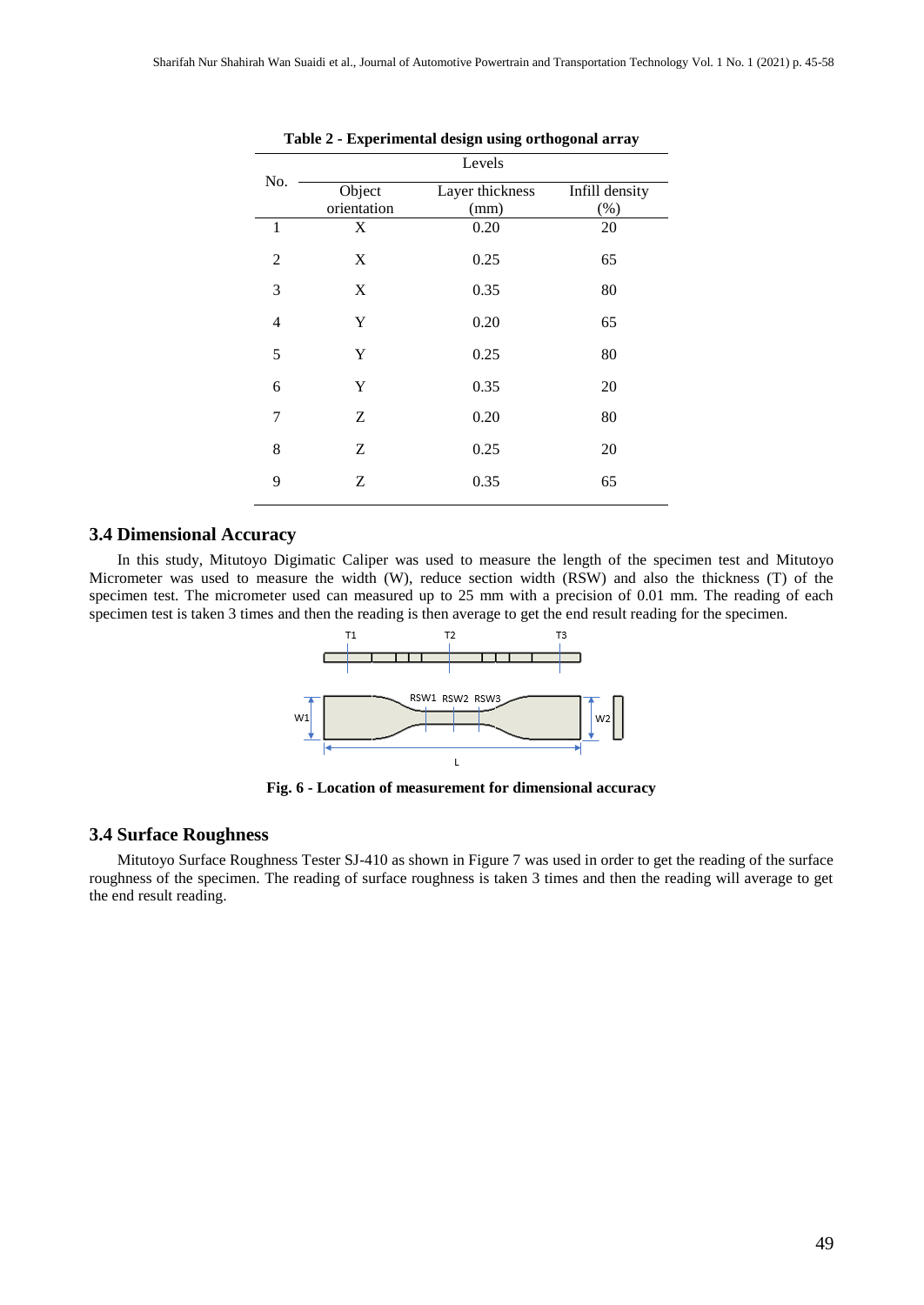

**Fig. 7 - Mitutoyo Surface Roughness Tester**

# **3.5 Tensile Test**

To evaluate the tensile strength of the FDM parts, the specimen was tested per ASTM D638-14 standards on Victor Universal Testing Machine as shown in Figure 8. The speed of the testing was controlled using speed 300 mm/min at room temperature.



**Fig. 8 - Universal Testing Machine**

# **4. Result And Discussion**

# **4.1 Dimensional Accuracy**

The reading of measurement, percentage error and the reading of the S/N (signal to noise) ratio for the length, width, reduced section width and thickness have been computed in the Taguchi analysis method. For dimensional accuracy section, the S/N ratio applied is the-smaller-the-better since the aim is to get the minimum number of errors in accuracy. Based on data in Table 3, the S/N response diagram can be constructed as shown in Figure 9. By referring to the graph of main effect plot for length, the optimize parameter to get accurate length is by combining level 1 object orientation which is X, second level of layer thickness which is 0.25 mm and lastly the highest infill density which is level 3, 80 %.

| Table 3 - Dimensional accuracy for length results |               |               |  |  |  |  |
|---------------------------------------------------|---------------|---------------|--|--|--|--|
| Length (mm)                                       | Error $(\% )$ | $(S/N)$ ratio |  |  |  |  |
|                                                   |               |               |  |  |  |  |
| 115.03                                            | 0.03          | 30.46         |  |  |  |  |
| 115.02                                            | 0.02          | 33.98         |  |  |  |  |
| 114.99                                            | $-0.01$       | 40.00         |  |  |  |  |
| 115.04                                            | 0.04          | 27.96         |  |  |  |  |
| 115.01                                            | 0.01          | 40.00         |  |  |  |  |
| 115.04                                            | 0.04          | 27.96         |  |  |  |  |
|                                                   |               |               |  |  |  |  |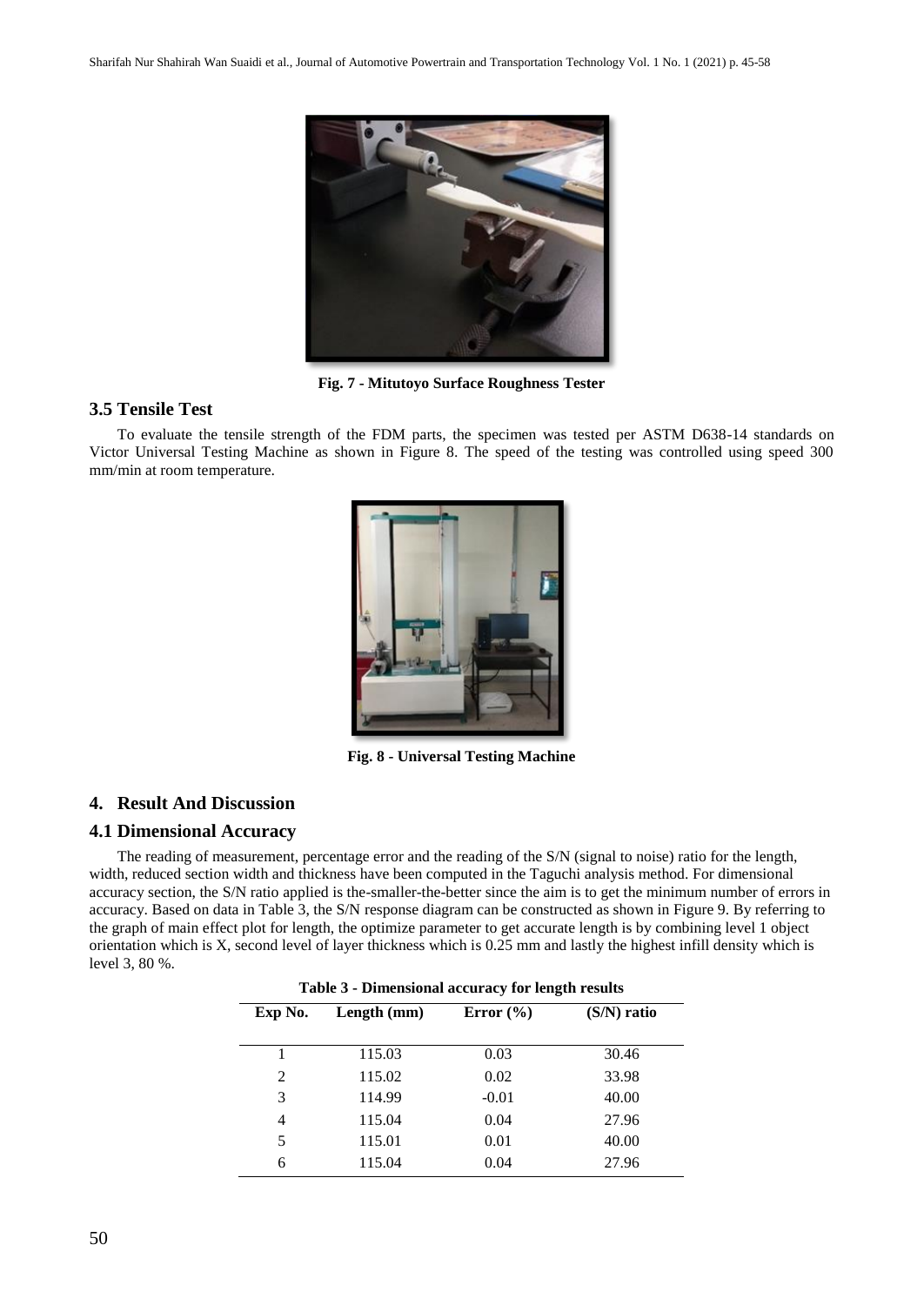|   | 115.16 | 0.14 | 17.08 |
|---|--------|------|-------|
| 8 | 115.13 | 0.11 | 19.17 |
| Q | 115.16 | 0.14 | 17.08 |



**Fig. 9 - Main effect plot for length**

Table 4 shows the response table for the S/N ratio. It demonstrates that the most significant factor on the accuracy of the length dimension are object orientation, followed by infill density and lastly layer thickness. Table 5 present the analysis of variance (ANOVA) which DF is degree of freedom, Seq SS is sequential sums of squares, Adj MS is adjusted mean square, F-value is the test statistic used to determine whether the term is associated with the response and P-value is a probability that measures the evidence against the null hypothesis. The percentage (%) contribution shown in the last column in Table 5 signifies the importance of the process parameters. Based on the table, object orientation contributes about 77.38 %, layer thickness contributes about 8.06 % and infill density is about 12.18 %. From the percentage (%) of contribution, it shows that object orientation process parameter is the most contributing process parameter in order to obtain optimal length measurement of the specimen test.

| Table + - Response Table for Bignar to Poise Ratios (fength) |       |                                                                   |       |  |  |  |
|--------------------------------------------------------------|-------|-------------------------------------------------------------------|-------|--|--|--|
| Level                                                        |       | <b>Object Orientation</b> Layer Thickness (mm) Infill Density (%) |       |  |  |  |
|                                                              | 34.81 | 25.16                                                             | 25.86 |  |  |  |
| 2                                                            | 31.97 | 31.05                                                             | 26.34 |  |  |  |
| 3                                                            | 17.78 | 28.35                                                             | 32.36 |  |  |  |
| <b>Delta</b>                                                 | 17.04 | 5.89                                                              | 6.50  |  |  |  |
| Rank                                                         |       |                                                                   |       |  |  |  |

**Table 4 - Response Table for Signal to Noise Ratios (length)**

| Table 5 - Analysis of Variance for SN ratios (length) |  |
|-------------------------------------------------------|--|
|-------------------------------------------------------|--|

| <b>Source</b>             | DF | Seq SS | Adj MS | F     | D    | <b>Contribution</b><br>$\frac{1}{2}$ |
|---------------------------|----|--------|--------|-------|------|--------------------------------------|
| <b>Object Orientation</b> | 2  | 499.86 | 249.93 | 32.46 | 0.03 | 77.38                                |
| <b>Layer Thickness</b>    |    | 52.08  | 26.04  | 3.38  | 0.23 | 8.06                                 |
| <b>Infill Density</b>     |    | 78.68  | 39.34  | 5.11  | 0.16 | 12.18                                |
| <b>Residual Error</b>     |    | 15.40  | 7.70   |       |      | 2.38                                 |
| <b>Total</b>              |    | 646.02 |        |       |      | 100                                  |

Based on data in Table 6, the S/N response diagram can be constructed as shown in Figure 10. By referring to the graph of main effect plot for width, the optimize parameter in order to get accurate width is by combining third level of object orientation which is Z, first level of layer thickness which is 0.20 mm and lastly the highest infill density which is level 2, 65 %.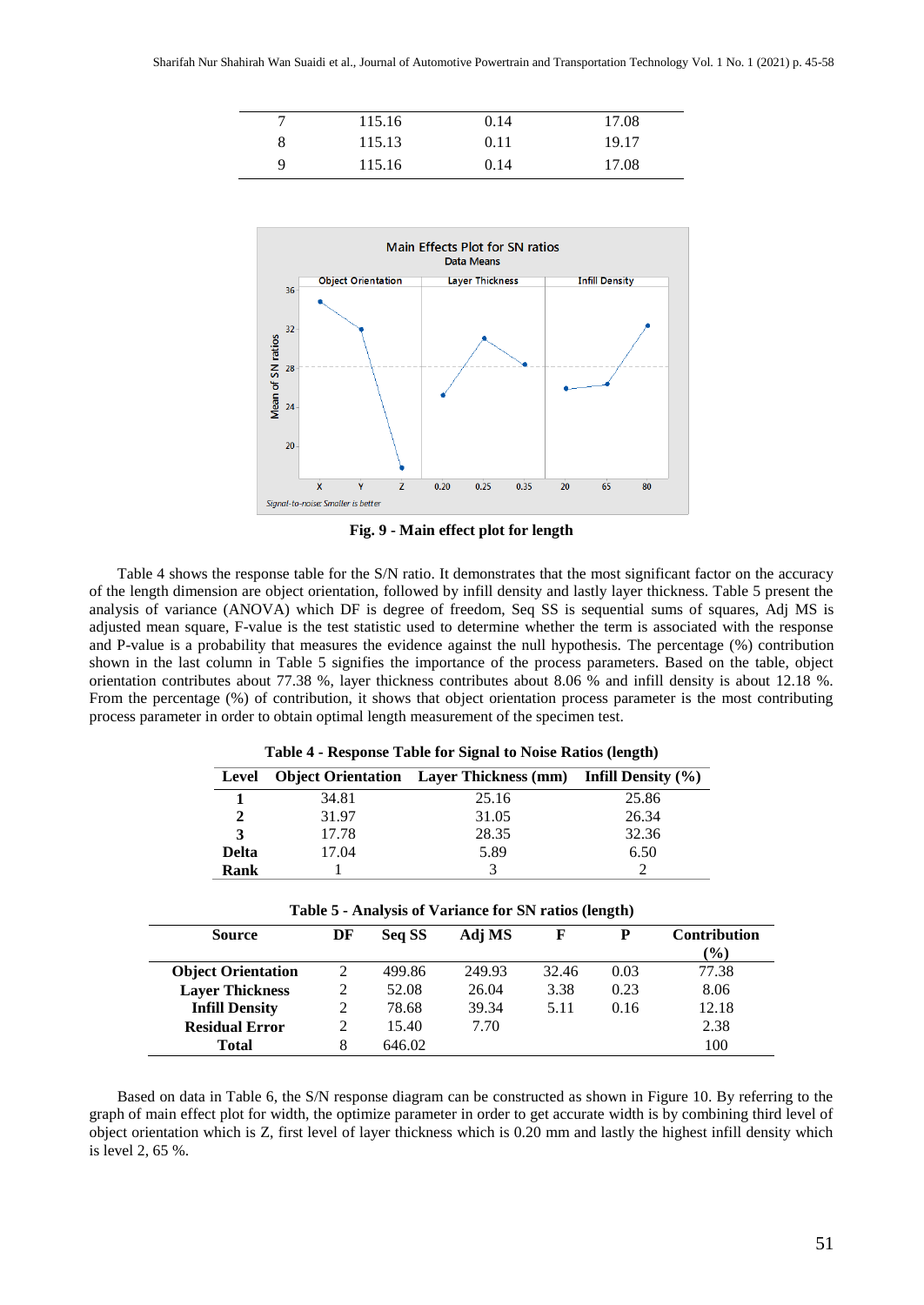| Exp No. | Width (mm) | Error $(\% )$ | (S/N) ratio |
|---------|------------|---------------|-------------|
|         | 19.07      | 0.37          | 8.64        |
| 2       | 19.06      | 0.32          | 9.89        |
| 3       | 19.11      | 0.58          | 4.73        |
| 4       | 18.99      | $-0.05$       | 26.02       |
| 5       | 18.89      | $-0.58$       | 4.73        |
| 6       | 19.40      | 2.11          | $-6.49$     |
| 7       | 18.95      | $-0.26$       | 11.70       |
| 8       | 18.97      | $-0.16$       | 15.92       |
| 9       | 18.99      | 0.05          | 26.02       |

**Table 6 - Dimensional accuracy for width results**



**Fig. 10 - Main effect plot for width**

Table 7 shows the response table for the S/N ratio. It demonstrates that the most significant factor on the accuracy of the width dimension are infill density, followed by object orientation and lastly layer thickness. The percentage (%) contribution shown in the last column in Table 8 signifies the importance of the process parameters. Based on the table, object orientation contributes about 22.91 %, layer thickness contributes about 9.97 % and infill density is about 46.12 %. From the percentage (%) of contribution, it shows that infill density process parameter is the most contributing process parameter in order to obtain optimal width measurement of the specimen test.

| Level        |       | <b>Object Orientation</b> Layer Thickness (mm) Infill Density (%) |       |
|--------------|-------|-------------------------------------------------------------------|-------|
|              | 7.75  | 15.45                                                             | 6.02  |
|              | 8.09  | 10.18                                                             | 20.65 |
| 3            | 17.88 | 8.09                                                              | 7.05  |
| <b>Delta</b> | 10.12 | 7.36                                                              | 14.62 |
| Rank         |       |                                                                   |       |

| Table 7 - Response Table for Signal to Nois Ratios (width) |  |  |  |
|------------------------------------------------------------|--|--|--|
|                                                            |  |  |  |

| Table 8 - Analysis of Variance for SN ratios (width) |  |  |  |
|------------------------------------------------------|--|--|--|
|------------------------------------------------------|--|--|--|

| Source                    | DF | Seq SS | Adj MS | F    | P    | <b>Contribution</b><br>$(\%)$ |
|---------------------------|----|--------|--------|------|------|-------------------------------|
| <b>Object Orientation</b> | 2  | 198.48 | 99.24  | 1.09 | 0.48 | 22.91                         |
| <b>Layer Thickness</b>    | 2  | 86.38  | 43.19  | 0.47 | 0.68 | 9.97                          |
| <b>Infill Density</b>     |    | 399.64 | 199.82 | 2.20 | 0.31 | 46.12                         |
| <b>Residual Error</b>     |    | 182.03 | 91.01  |      |      | 21.00                         |
| Total                     | 8  | 866.53 |        |      |      | 100                           |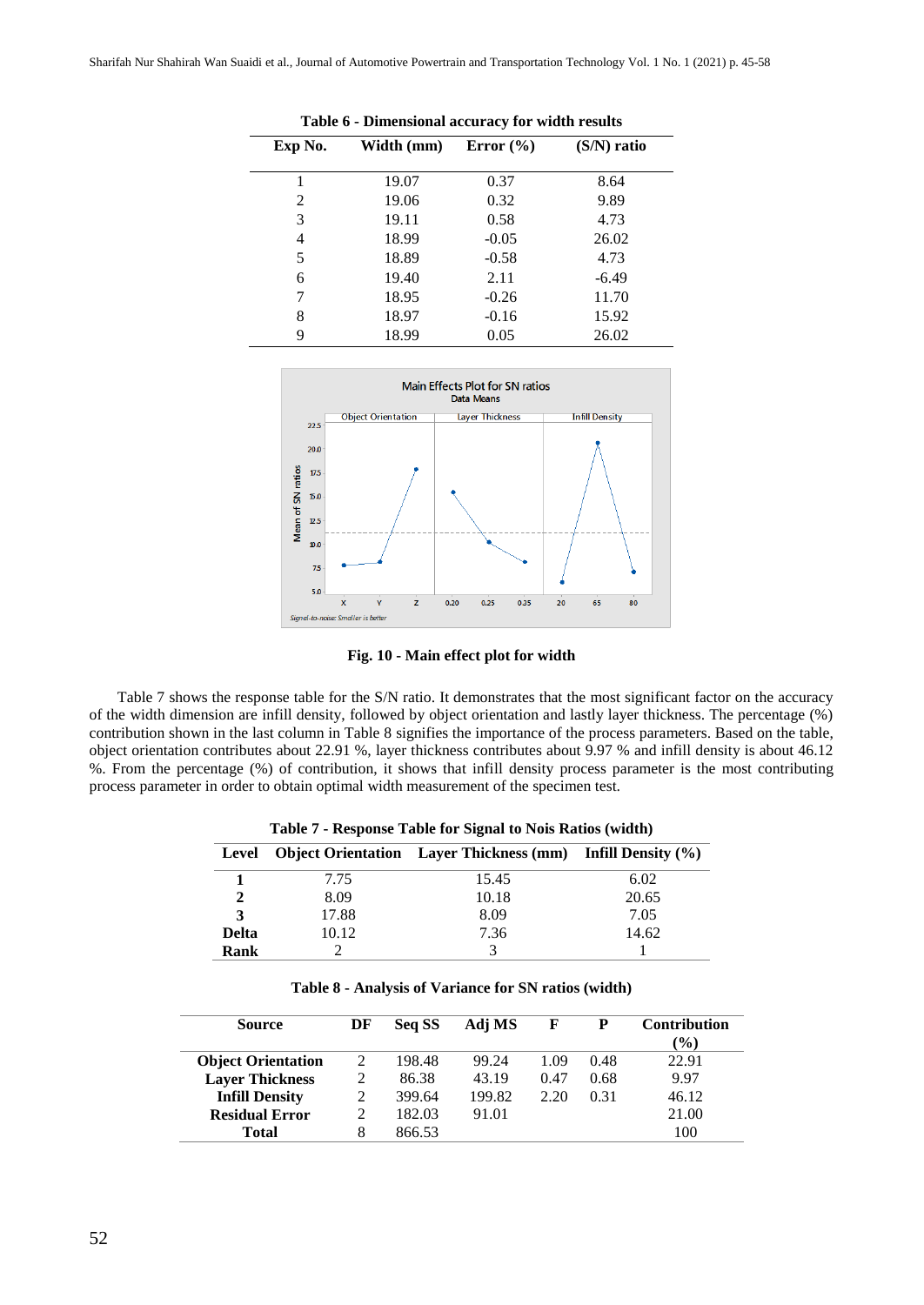Based on data in Table 9, the S/N response diagram can be constructed as shown in Figure 11. By referring to the graph of main effect plot for reduced section width, the optimize parameter in order to get accurate reduced section width is by combining third level of object orientation which is Z and the second highest infill density which is level 2, 65 %. Layer thickness seem to be less or no effect on the accuracy of the reduced section width.

| Exp No. | <b>RSW</b> | Error $(\% )$ | $(S/N)$ ratio |
|---------|------------|---------------|---------------|
|         | (mm)       |               |               |
| 1       | 6.23       | 3.69          | $-11.34$      |
| 2       | 6.17       | 2.83          | $-9.04$       |
| 3       | 6.18       | 2.91          | $-9.28$       |
| 4       | 6.14       | 2.33          | $-7.35$       |
| 5       | 6.15       | 2.50          | $-7.96$       |
| 6       | 6.20       | 3.33          | $-10.45$      |
| 7       | 6.01       | 0.17          | 15.39         |
| 8       | 5.97       | $-0.50$       | 6.02          |
| 9       | 6.01       | 0.17          | 15.39         |

|  |  |  |  | Table 9 - Dimensional accuracy for reduces section width results |  |  |  |  |  |  |
|--|--|--|--|------------------------------------------------------------------|--|--|--|--|--|--|
|--|--|--|--|------------------------------------------------------------------|--|--|--|--|--|--|



**Fig. 11 - Main effect plot for reduces section width**

Table 10 shows the response table for the S/N ratio. It demonstrates that the most significant factor on the accuracy of the reduced section width dimension are object orientation, followed by infill density and lastly layer thickness. The percentage (%) contribution shown in the last column in Table 11 signifies the importance of the process parameters. Based on the table, object orientation contributes about 93.25 %, layer thickness contributes about 1.16 % and infill density is about 4.61 %. From the percentage (%) of contribution, it shows that object orientation process parameter is the most contributing process parameter for improvise reduced section width measurement of the specimen test.

| Tubic To: Response Tubic for Signar to Flolid Rutio (RS ++ ) |         |                                                                 |         |  |  |  |
|--------------------------------------------------------------|---------|-----------------------------------------------------------------|---------|--|--|--|
| Level                                                        |         | Object Orientation Layer Thickness $(nm)$ Infill Density $(\%)$ |         |  |  |  |
|                                                              | -9.88   | $-1.09$                                                         | $-5.26$ |  |  |  |
|                                                              | $-8.58$ | $-3.66$                                                         | $-0.33$ |  |  |  |
|                                                              | 12.27   | $-1.44$                                                         | $-0.62$ |  |  |  |
| <b>Delta</b>                                                 | 22.15   | 2.56                                                            | 4.93    |  |  |  |
| <b>Rank</b>                                                  |         |                                                                 |         |  |  |  |

| Table 10. Response Table for Signal to Noise Ratio (RSW) |  |  |  |
|----------------------------------------------------------|--|--|--|
|----------------------------------------------------------|--|--|--|

|  |  | Table 11. Analysis of Variance for SN ratios (RSW) |  |  |  |
|--|--|----------------------------------------------------|--|--|--|
|  |  |                                                    |  |  |  |

| <b>Source</b>             | DF | Seq SS | Adj MS | F     | р    | <b>Contribution</b> |
|---------------------------|----|--------|--------|-------|------|---------------------|
|                           |    |        |        |       |      | $\mathcal{O}_0$     |
| <b>Object Orientation</b> | 2  | 927.24 | 463.62 | 95.63 | 0.01 | 93.25               |
| <b>Layer Thickness</b>    |    | 11.57  | 5.78   | 1.19  | 0.46 | 1.16                |
| <b>Infill Density</b>     |    | 45.88  | 22.94  | 4.73  | 0.18 | 4.61                |
| <b>Residual Error</b>     |    | 9.70   | 4.85   |       |      | 0.98                |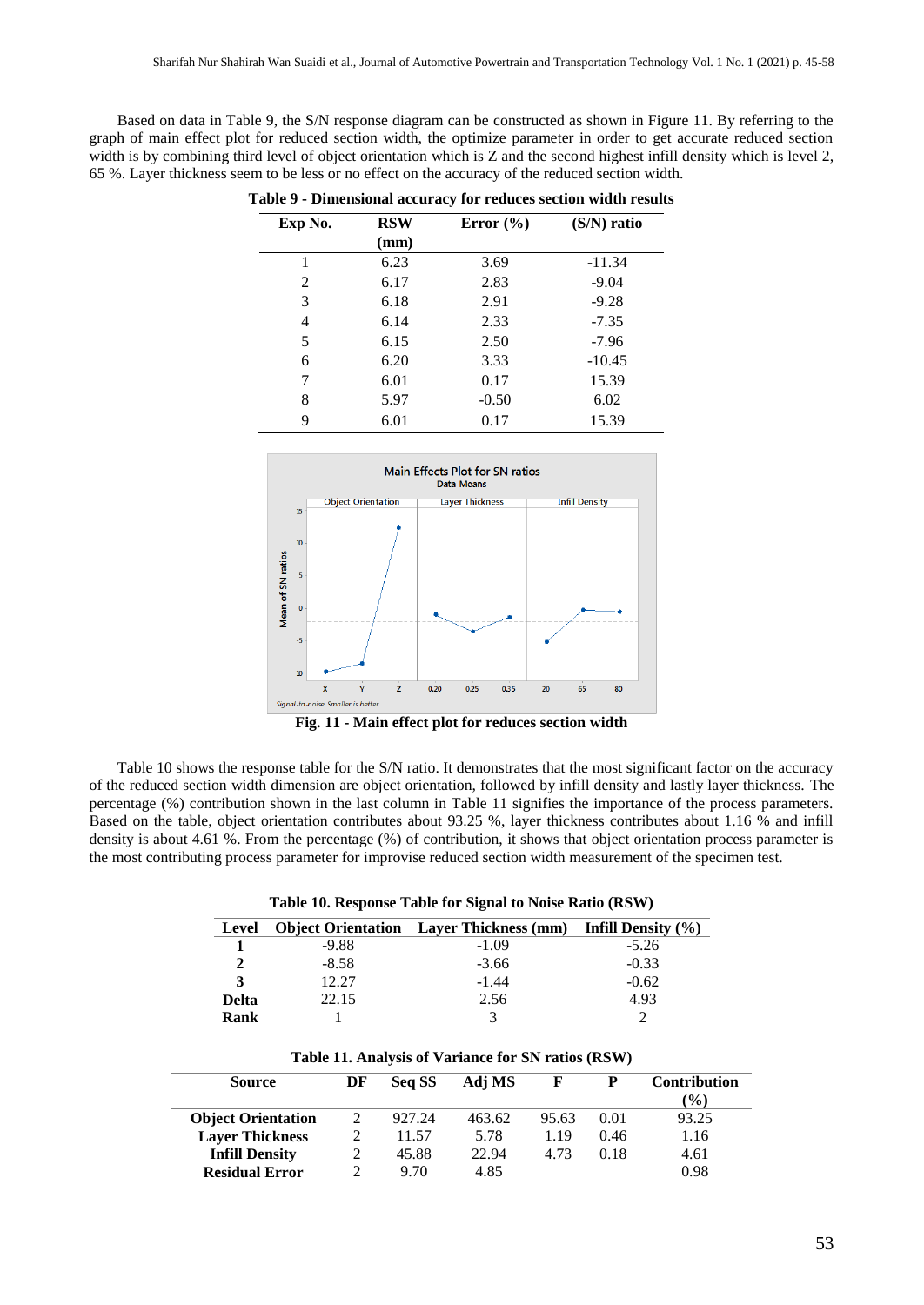| m<br>Total | $\overline{O}$<br>ററ⊿<br>0د. | 100 |  |
|------------|------------------------------|-----|--|
|            |                              |     |  |

Based on data in Table 12, the S/N response diagram can be constructed as shown in Figure 11. By referring to the graph of main effect plot for thickness, the optimize parameter in order to get accurate thickness is by combining first level of object orientation which is X, first level of layer thickness which is 0.20 mm and lastly the level 2 of infill density which is 65 %.

| Table 12 - Dimensional accuracy for thickness results |                |               |               |  |  |  |
|-------------------------------------------------------|----------------|---------------|---------------|--|--|--|
| Exp No.                                               | Thickness (mm) | Error $(\% )$ | $(S/N)$ ratio |  |  |  |
|                                                       | 4.02           | 0.50          | 6.02          |  |  |  |
| 2                                                     | 4.03           | 0.75          | 2.50          |  |  |  |
| 3                                                     | 4.08           | 2.00          | $-6.02$       |  |  |  |
| 4                                                     | 4.28           | 7.00          | $-16.90$      |  |  |  |
| 5                                                     | 4.26           | 6.50          | $-16.26$      |  |  |  |
| 6                                                     | 4.20           | 5.00          | $-13.98$      |  |  |  |
| 7                                                     | 4.30           | 7.50          | $-17.50$      |  |  |  |
| 8                                                     | 4.23           | 5.75          | $-15.19$      |  |  |  |
| 9                                                     | 4.53           | 13.25         | $-22.44$      |  |  |  |



**Fig. 12 - Main effect plot for thickness**

Table 13 shows the response table for the S/N ratio. It demonstrates that the most significant factor or the factor that gives the most impact on the accuracy of the thickness dimension are object orientation, followed by infill density and lastly layer thickness. The percentage (%) contribution shown in the last column in Table 14 signifies the importance of the process parameters in order of their influence. Based on the table, object orientation contributes about 85.66 %, layer thickness contributes about 5.57 % and infill density is about 6.92 %. From the percentage (%) of contribution, it shows that object orientation process parameter is the most contributing process parameter in order to obtain optimal length of the specimen test.

| Level        |          | <b>Object Orientation</b> Layer Thickness $(nm)$ Infill Density $(\%)$ |          |
|--------------|----------|------------------------------------------------------------------------|----------|
|              | 0.83     | $-9.46$                                                                | $-7.72$  |
| 2            | $-15.71$ | $-9.65$                                                                | $-12.28$ |
| 3            | $-18.38$ | $-14.15$                                                               | $-13.26$ |
| <b>Delta</b> | 19.21    | 4.69                                                                   | 5.54     |
| Rank         |          | 3                                                                      |          |

| Table 14 - Analysis of Variance for SN ratios (thickness) |  |
|-----------------------------------------------------------|--|
|                                                           |  |

| Source                    | DF |        | Seq SS Adj MS |       | P    | <b>Contribution</b> |
|---------------------------|----|--------|---------------|-------|------|---------------------|
|                           |    |        |               |       |      | $($ %)              |
| <b>Object Orientation</b> | 2  | 650.01 | 325.00        | 46.19 | 0.02 | 85.66               |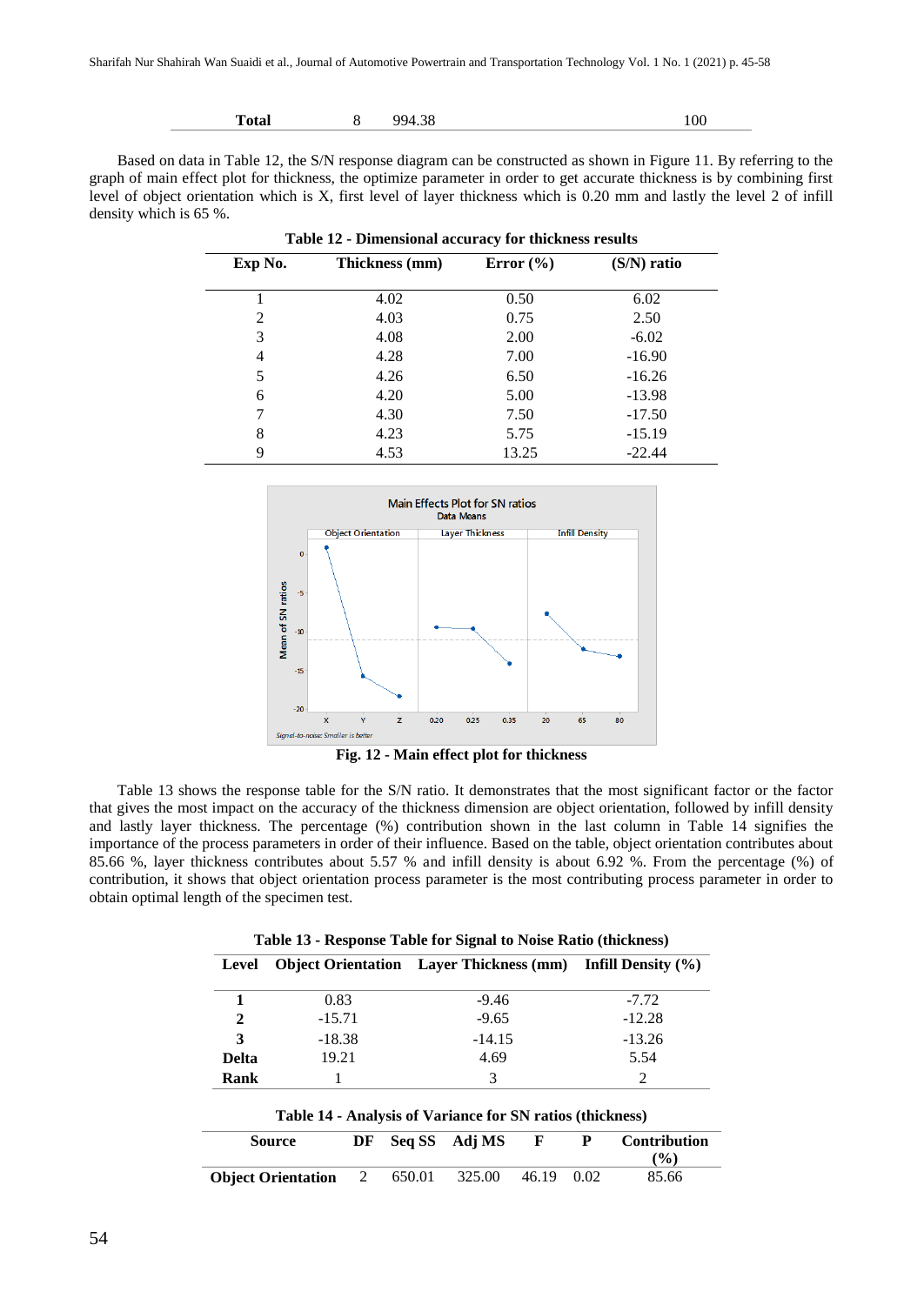| <b>Layer Thickness</b> | 42.23  | 21.12 | 3.00 | 0.25  | 5.57 |
|------------------------|--------|-------|------|-------|------|
| <b>Infill Density</b>  | 52.52  | 26.26 | 3.73 | (121) | 6.92 |
| <b>Residual Error</b>  | 14.07  | 7.04  |      |       | 1.85 |
| Total                  | 758.83 |       |      |       | 100  |

#### **4.2 Surface Roughness**

The reading of surface roughness and S/N (signal to noise) ratio for each set of the specimen test is computed in the Taguchi analysis method. For surface roughness section, the S/N ratio applied is the-smaller-the-better since the better surface quality is the one with smoother surface. Based on data in Table 15, the S/N response diagram can be constructed as shown in Figure 13. The result to get the optimize parameter to get accurate thickness is by combining first level of object orientation which is X, the level 1 of infill density which is 20 %. Layer thickness seem to be less or no effect on the surface roughness of the specimen.

| Exp No.          | Ra (µm) | (S/N) Ratio |
|------------------|---------|-------------|
| 1                | 0.61    | 4.34        |
| $\boldsymbol{2}$ | 0.78    | 2.16        |
| 3                | 0.78    | 2.12        |
| 4                | 1.67    | $-4.45$     |
| 5                | 1.60    | $-4.07$     |
| 6                | 1.32    | $-2.43$     |
| 7                | 2.10    | $-6.45$     |
| 8                | 1.80    | $-5.12$     |
| 9                | 1.74    | $-4.83$     |



Table 16 shows the response table for the S/N ratio. It demonstrates that the most significant factor on the surface roughness of the specimen test are object orientation, followed by infill density and lastly layer thickness. The percentage (%) contribution shown in the last column of the Table 17 signifies the importance of the process parameters. All of the parameters which is object orientation and also infill density having a significant effect on the surface roughness of the specimen test except layer thickness which only contributes 0.54 %. Based on the table, object orientation contributes about 94.27 %, infill density is about 3.96 %. while the relative percentage of the layer thickness is less than 1 %. From the percentage (%) of contribution, it shows that object orientation process parameter is the most contributing process parameter to obtain optimal surface roughness of the specimen test.

> **Table 16 - Response Table for Signal to Noise Ratios Level Object Orientation Layer Thickness (mm) Infill Density (%)**

**Table 15 - Surface roughness results**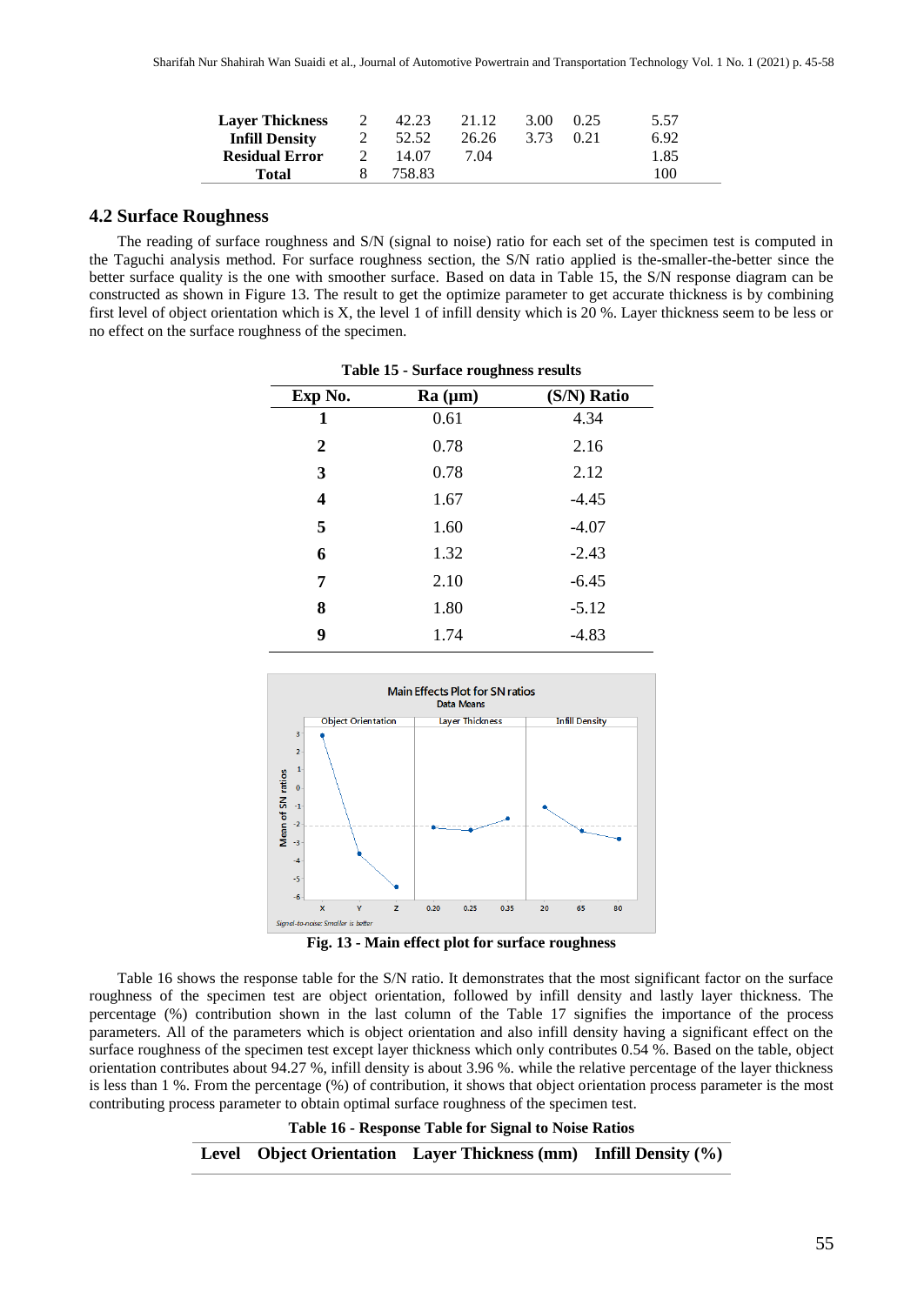|              | 2.87    | $-2.19$ | - 1         |
|--------------|---------|---------|-------------|
|              | $-3.65$ | 2.34    | - 37<br>- 1 |
|              | -5.47   | -1 71   | 2.80        |
| <b>Delta</b> | 3.34    | 0.63    |             |
| <b>Rank</b>  |         |         |             |

| <b>Table 17 - Analysis of Variance for SN ratios</b> |    |        |        |       |      |                     |
|------------------------------------------------------|----|--------|--------|-------|------|---------------------|
| <b>Source</b>                                        | DF | Seq SS | Adj MS | F     | P    | <b>Contribution</b> |
|                                                      |    |        |        |       |      | $\frac{9}{6}$       |
| <b>Object Orientation</b>                            |    | 115.43 | 57.71  | 76.16 | 0.01 | 94.27               |
| <b>Layer Thickness</b>                               |    | 0.65   | 0.33   | 0.43  | 0.70 | 0.54                |
| <b>Infill Density</b>                                |    | 4.85   | 2.42   | 3.20  | 0.24 | 3.96                |
| <b>Residual Error</b>                                |    | 1.52   | 0.76   |       |      | 1.24                |
| <b>Total</b>                                         | 8  | 122.45 |        |       |      | 100                 |

#### **4.3 Tensile Strength**

The reading of tensile strength and S/N (signal to noise) ratio for each set of the specimen test is computed in the Taguchi analysis method. For tensile strength section, the S/N ratio applied is the-bigger-the-better better since good mechanical properties is the one with highest strength value. Based on data in Table 18, the S/N response diagram can be constructed as shown in Figure 14. By referring to the graph of main effect plot for tensile strength, it can be seen that the best set of parameters to be combined is the highest value for each factor. Therefore, the result to get the optimize parameter is by combining second level of object orientation which is Y, the third level of infill density which is 80 %. Layer thickness seem to be less or no effect on the strength of the specimen test.

| Table 18 - Tensile strength results                     |       |       |  |  |  |  |  |
|---------------------------------------------------------|-------|-------|--|--|--|--|--|
| (S/N) Ratio<br>Exp No.<br><b>Tensile strength (MPa)</b> |       |       |  |  |  |  |  |
|                                                         |       |       |  |  |  |  |  |
| 1                                                       | 21.57 | 26.68 |  |  |  |  |  |
| 2                                                       | 22.18 | 26.92 |  |  |  |  |  |
| 3                                                       | 24.62 | 27.83 |  |  |  |  |  |
| 4                                                       | 25.17 | 28.02 |  |  |  |  |  |
| 5                                                       | 26.95 | 28.61 |  |  |  |  |  |
| 6                                                       | 23.88 | 27.56 |  |  |  |  |  |
| 7                                                       | 16.79 | 24.50 |  |  |  |  |  |
| 8                                                       | 14.12 | 23.00 |  |  |  |  |  |
| 9                                                       | 15.70 | 23.92 |  |  |  |  |  |



**Fig. 14 - Main effect plot for tensile strength**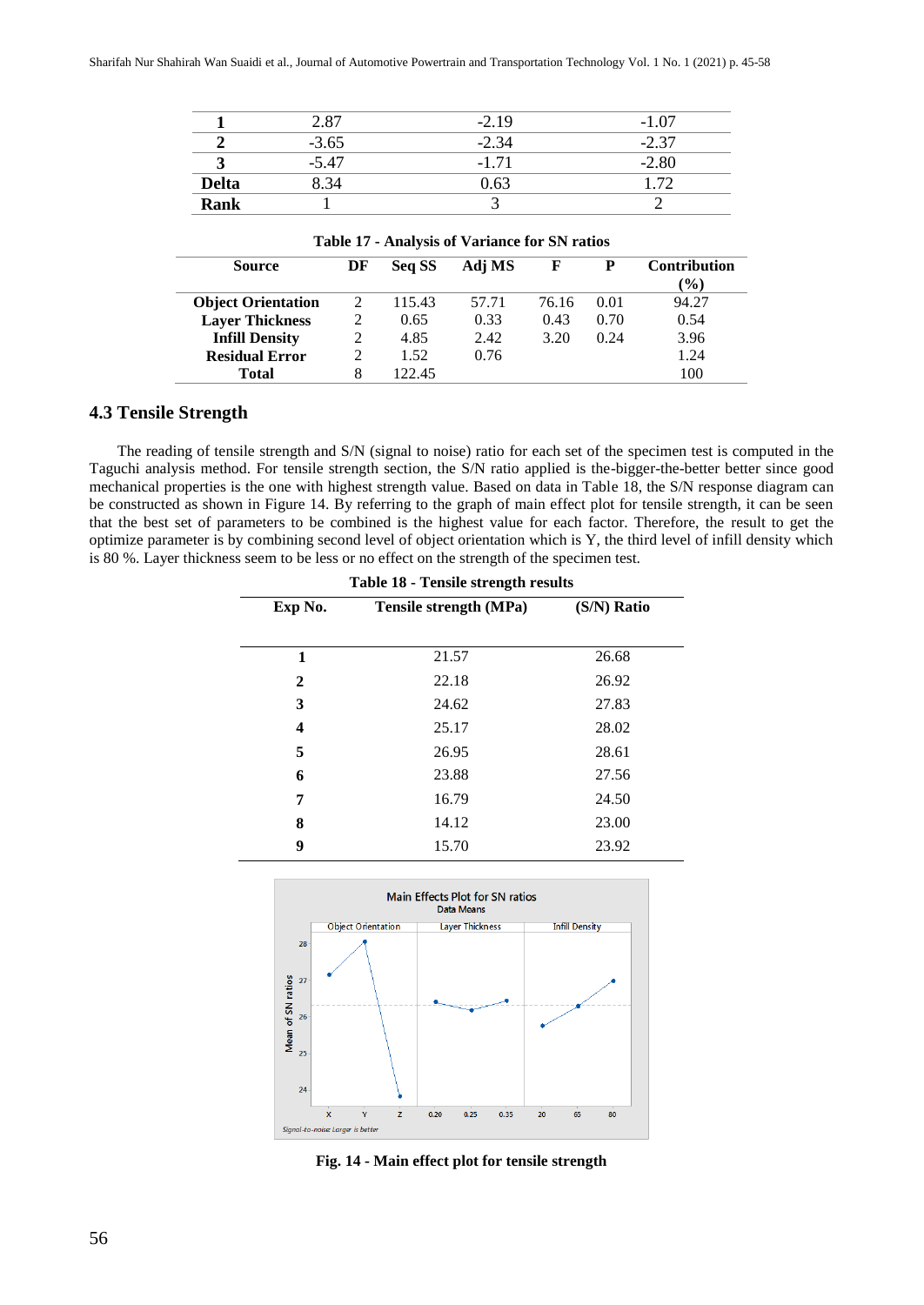Table 19 shows the response table for the S/N ratio. It demonstrates that the most significant factor on the tensile strength of the specimen test are object orientation, followed by infill density and lastly layer thickness. The percentage (%) contribution shown in the last column of the Table 20 signifies the importance of the process parameters. All of the parameters which is object orientation and also infill density having a significant effect on the surface roughness of the specimen test except layer thickness which only contributes 0.36 %. Based on the table, object orientation contributes about 95.51 %, infill density is about 7.06 % while the relative percentage of the layer thickness is less than 1 %. From the percentage (%) of contribution, it shows that object orientation process parameter is the most contributing process parameter in order to obtain optimal tensile strength of the specimen test.

| Okingt Outentation Louis Thiskness (mm) Lettl Densit |  |
|------------------------------------------------------|--|
| Table 19 - Response Table for Signal to Noise Ratios |  |

|              |       | Level Object Orientation Layer Thickness (mm) Infill Density (%) |       |
|--------------|-------|------------------------------------------------------------------|-------|
|              | 27.14 | 26.40                                                            | 25.74 |
|              | 28.06 | 26.18                                                            | 26.28 |
| 3            | 23.81 | 26.43                                                            | 26.98 |
| <b>Delta</b> | 4.26  | 0.26                                                             | 1.23  |
| Rank         |       |                                                                  |       |

| <b>Source</b>             | DF | Seq SS | Adj MS |         | Р    | <b>Contribution</b><br>$\frac{9}{0}$ |
|---------------------------|----|--------|--------|---------|------|--------------------------------------|
| <b>Object Orientation</b> |    | 30.11  | 30.11  | 1324.61 | 0.00 | 92.51                                |
| <b>Layer Thickness</b>    |    | 0.12   | 0.12   | 5.20    | 0.16 | 0.36                                 |
| <b>Infill Density</b>     |    | 2.30   | 2.30   | 101.11  | 0.01 | 7.06                                 |
| <b>Residual Error</b>     |    | 0.02   | 0.02   |         |      | 0.07                                 |
| <b>Total</b>              | 8  | 32.54  |        |         |      | 100                                  |

# **5. Conclusion**

As a conclusion, this study examines the effect of three FDM process parameters on the final parts characteristics. The study examines the effect of object orientation, layer thickness and infill density on the quality of ABS product in term of surface roughness, dimensional accuracy and also tensile strength of ABS product. In this project, the significant parameter and optimum value of surface roughness, dimensional accuracy and tensile strength have been identified by using Taguchi method and analysis of variance (ANOVA). The optimum value of surface roughness, dimensional accuracy and tensile strength was identified. The two most significant control factor for dimensional accuracy, surface roughness and tensile strength are object orientation and infill density. This both control factor is most affected the dimensional accuracy, surface roughness and tensile strength of the printed specimen test compared to the of layer thickness.

The result from this study will help another researcher to make further work regarding the study on the effect of Fused Deposition Modelling process parameters on the quality of ABS product. From this research, some recommendation is made:

- Comparison using ABS material provided by different manufacturer. It can help researcher to determine if the material used does affect the result obtained and it can help in determining the best material from certain manufacturer to be used.
- Another mechanical properties analysis for ABS materials such as for bending test, flexural test and also impact test should also be carried out.

# **Acknowledgement**

The authors would like to thank the Universiti Tun Hussein Onn Malaysia and Ministry of Education Malaysia for supporting this research.

# **References**

- [1] P. M. Pulak, "Rapid Prototyping Technologies, Applications and Part Deposition Planning," *Retrieved Oct.*, no. June, p. 15, 2010
- [2] S. Negi and R. Sharma, Kumar, "Basics, Applications and Future of Additive Manufacturing Technologies: A Review," no. January, pp. 1–9, 2016
- [3] N. Anand, N.N. Bheemaiah, and K. Vinay, "Rapid Protoyping Technology And Its Applications," no. February 2014, 2015